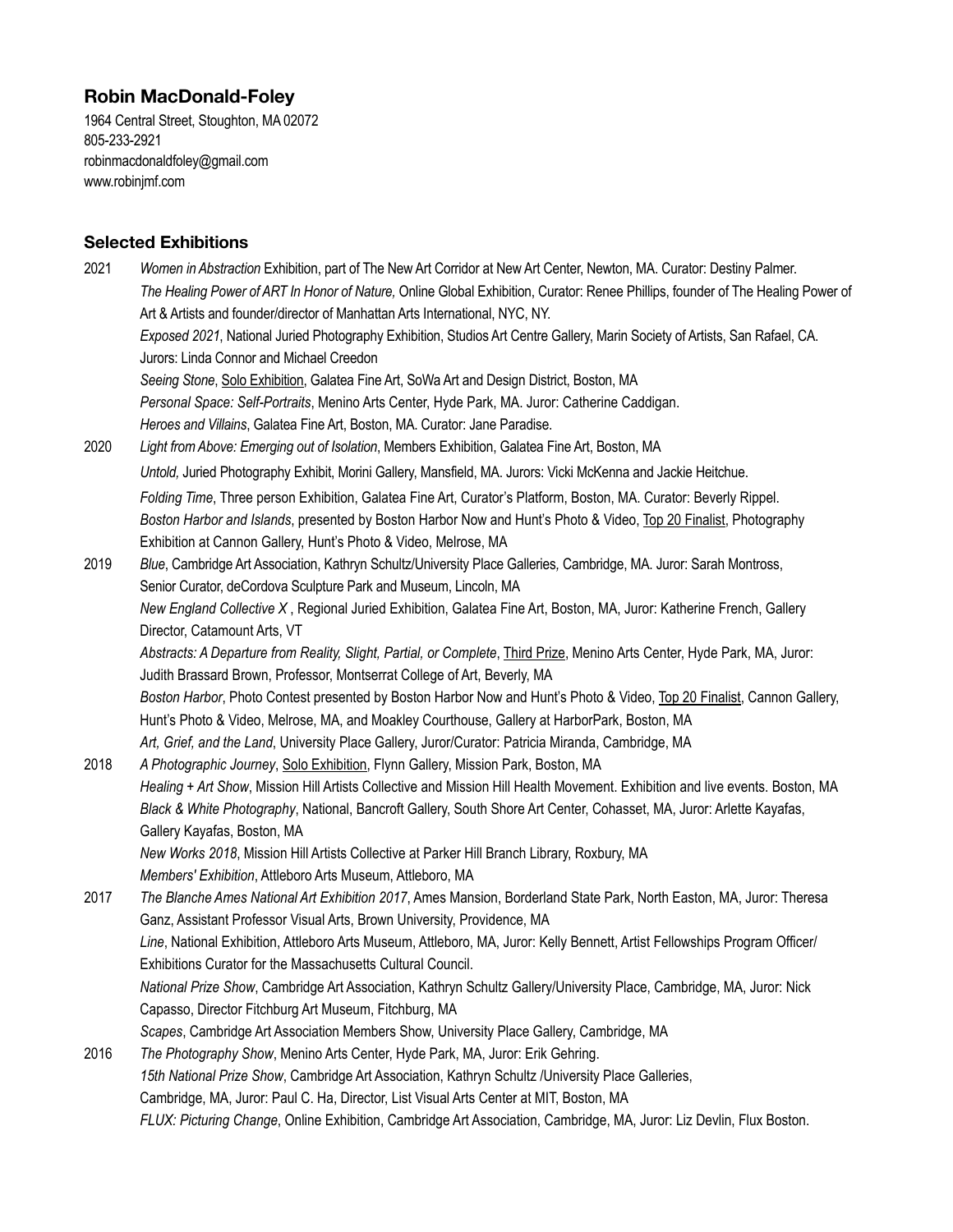2015 *Massachusetts Artists 2015 Biennial*, Showcase of Contemporary Art, The Brush Art Gallery, Lowell, MA. Juror: Joanna Fink, Director, Alpha Gallery, Boston, MA

 *Photography Now*, National, Cambridge Art Association, University Place Gallery, Cambridge, MA. Juror: Stephe Tourlentes. *Richard Cabe Salida Visual Artist Collection*, SteamPlant Center, Paquette Gallery, Salida, CO

- 2014 *Biennial Members Exhibition*, Fuller Craft Museum, Brockton, MA, Juror: Arthur Dion, Director, Gallery NAGA, Boston, MA *13th National Prize Show*, Cambridge Art Association, Kathryn Schultz/University Place Galleries, Cambridge, MA, Juror: James A. Welu, Director Emeritus, Worcester Art Museum, Worcester, MA
- 2013 *Art that Lifts our Spirits*, Award of Excellence, Manhattan Arts International, Online International Juried Exhibition, Renée Phillips, Director, New York, NY *The 11th Annual Blanche Ames National Art Exhibition*, Ames Mansion, Borderland State Park, North Easton, MA, Juror: David Preston Wells.
- 2012 *Taking Flight*, stone sculpture on display at The Book Haven, Salida, Co
- 2009 *Women Growing Wings*, Artists' Union Gallery, Ventura, CA, Jurors: Patti Post and Jill Sattler.
- 2007 *Black & White*, Artists' Union Gallery, Ventura, CA, Juror: Marjorie Moskowitz.
- 2006 *Art of the Book*, Artists' Union Gallery, Ventura, CA, Juror: Ines Monguio.
- 2004 *Expressions of Healing*, Solo Exhibition, Dana-Farber Cancer Institute, Boston, MA *Healing Legacies, Art Created by Women Facing Breast Cancer,* National Juried, Gallery on the Green, Shelburne, VT
- 2003 *ArtBike*, Green Street Gallery, Boston, MA
- 2002 *Transformations: Painting, Drawing, Sculpture*, Solo Exhibition, Thomas Crane Public Library, Quincy, MA *White, Black and Shades of Gray*, National, Bancroft Gallery, South Shore Art Center, Cohasset, MA, Juror: Diana Gaston.
- 2001 *Art for the Cure*, Art for the Cure 2001 Award, New Britain Museum of American Art, Presented by Susan G. Komen Breast Cancer Foundation Connecticut Affiliate, New Britain, CT, Juror: I.S. Levitz. *Light*, Kathryn Schultz Gallery, Cambridge Art, Cambridge, MA, Juror: Adam Weinberg, Director, Addison Gallery of American Art, Andover, MA *Beauty*, Kathryn Schultz Gallery, Cambridge, MA, Juror: Elaine Scarry of Harvard University.
- 2000 *Visions Toward Wellness*, Sponsored by Society for the Arts in Healthcare / Troy Corporation, Atrium Gallery, Providence, RI *New England Open Photography and Sculpture Show*, Cambridge Art Association, Cambridge, MA, Jurors: Joseph Wheelwright and Stephen Jareckie.
	- *Survival 2000*, Milton Art Museum, Milton, MA. Guest Curator: Beverly Rippel.
- 1999 *Fourth Annual International*, National Acrylic Painters Association, Covington, LA, Juror: Judi Betts. *The Great Floridian Sport Art*, National Juried Exhibition, Hope Barton Fine Arts, Clermont, FL *Women As Artists*, Fuller Museum of Art, Brockton, MA
- 1998 *The Works of Easton's Artists*, J. Inman Gallery, Easton, MA. Curator: Robin MacDonald-Foley. *The Great Floridian Sport Art*, National Juried Exhibition, Hope Barton Fine Arts, Clermont, FL
- 1997 *Visions Toward Wellness*, Dryden Gallery, Providence, RI, Curator: Virginia Lynch. *Second Annual International*, National Acrylic Painters Association, Tacoma, WA, Juror: M. Stephen Doherty. *4th Floor Artists*, Cape Cod Community College, Higgins Gallery, Barnstable, MA, Curator: Sara Ringler. *Landscapes, Here and There*, 4 person, The Gallery at Skipjacks, Boston, MA
- 1996 *Recent Works*, Solo Exhibition, Rotunda Gallery, Rockland Memorial Library, Rockland, MA *Common Place, Various Visions*, Fuller Museum of Art, Brockton, MA *4th Floor Artists*, Newton Free Library, Newton, MA
- 1995 *Mirror, Mirror*, National, Bancroft Gallery, South Shore Art Center, Cohasset, MA *Various Visions*, Plymouth Guild Gallery, Plymouth, MA Award of Excellence, South Shore Art Center, Cohasset, MA *Winter Traveling Exhibition*, The Artists' Circle of The Fuller Museum of Art, Brockton, MA *Members* Show, First Prize, Stoughton Art Association, Stoughton Public Library, Stoughton, MA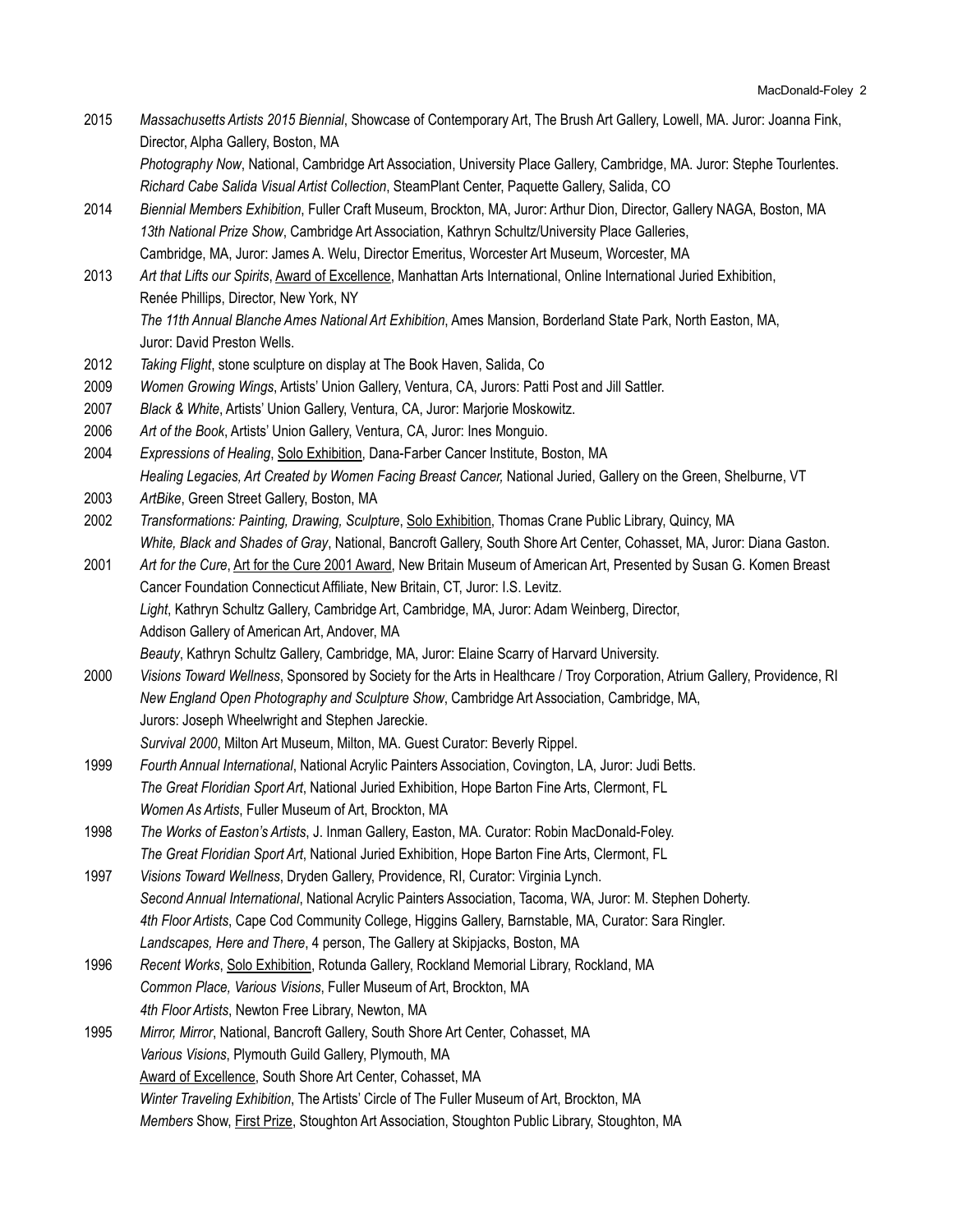1994 *Cycling as Art*, Solo Exhibition, Stonehill College, North Easton, MA *Among Friends*, Invitational, Bromfield Gallery, Boston, MA

### **Grants / Residency Awards**

- 2020 Artist Grant Workshop: Mission Hill / Fenway Neighborhood Trust, Mission Hill, MA (rescheduled for 2021)
- 2019 Boston Harbor Islands Artist in Residence, Public Project, Boston, MA
- 2016/15 Artist Grant Workshop: Mission Hill / Fenway Neighborhood Trust, Mission Hill, MA
- 2012 Colorado Art Ranch at Terraphilia, Artist in Residence: Stone Carving, Salida, CO

## **Commissions / Collections**

Mural Commission, large-scale painting (7x15 ft.), acrylic on panel, The Bicycle Link, Weymouth, MA Salida Council for the Arts (sculpture), Salida, CO Private collections

## **Bibliography**

Artscope Magazine, May/June 2020 issue, Art in the Time of COVID-19, self-portrait photograph included in cover feature. Boston Harbor [Re]creation: 2019. Artist in Residence Press Release. [www.bostonharbornow.org/recreation](http://www.bostonharbornow.org/recreation?fbclid=IwAR3P0nJcJVP-M5Ml-F7AD35BwAVskdgSBWjtc1kgRi0Me5ygmC3ZlVgAns8) Waterfront Wednesdays on Assignment - Arts on Spectacle Island 2019. [BostonHarborNowVideoInterviews](https://www.facebook.com/bostonharborassociation/videos/681256115708404/) The Bay State Banner, July 24, 2019, Celina Colby, Artists interpret Harbor Islands history [Interviews](https://www.baystatebanner.com/2019/07/24/artists-interpret-harbor-islands-history/?fbclid=IwAR2QGUS7WhTXAW8YSvRjSmB_3H_i6ZBqiwRDnpwZiGDGM-fOSnN1x0UaQcc) Boston Voyager, September 3, 2018,<http://bostonvoyager.com/interview/life-work-robin-macdonald-foley/> Colorado Art Ranch, The Nomad News, Issue 8, October 2012, Terraphilia Residency. Molly Hurford, Mud, Snow, And Cyclocross, How 'Cross Took Over US Cycling, Deeds Publishing, 2012, Photos, p. 27-38. Artist at Pearson Publishing/Simon & Schuster Publishing, Educational Book Covers 1999-2008, selections include: Fairleigh Dickinson University, College at Florham, Carole Wade, Carol Tavris, Psychology. University of Northern Colorado, María González-Aguilar, Marta Rosso-O'Laughlin, Atando Cabos, Cursos Intermedio De Español. Cosumnes River College, Paul Zisk, James M. Henslin, Sociology, A Down-to-Earth Approach. Robert Morris College, Created Equal, A Social and Political History of the United States. Life University, Sciences Division, Michael S. Rappaport, D.C., Communicating Health through the Language of Chiropractic. Hesser College, Accounting 2000, The Basics for the New Millenium, and Stephen A. Wallace, Kinesiology on the Move, An Introduction to the Science of Human Movement. Ocean County College, Sixth Edition, Department of Heath and Physical Education, Student Resource Manual on Health and Physical Education. Truckee Meadows Community College, A Survivor's Guide to the Writing Process. Inside the Institute, Dana-Farber Cancer Institute, Vol. 9, #14, 2004, Alecia Daigle, Volunteer explores the therapeutic nature of art. The Quincy Sun, 2002, Art Exhibit at Crane Features Works of Robin MacDonald-Foley. arts MEDIA, 2002, John Judge/Review, White, Black, and Shades of Gray. The Patriot Ledger, 2002, Jon Lehmanr/Review, Black, White and a Little Gray. Art for the Cure, 2001, New Britain Museum of American Art, featured catalog cover/art/text. Barbara Ganim, Art and healing: Using Expressive Art to Heal Your Body, Mind, and Spirit, Three Rivers Press, 1999 p. 121, art / text. Dirt Rag Magazine, cover issue #58, inside art, issue #61, 1997, inside art, issue #67, 1998. Art New England, Alicia Faxon/Review, 1997, Visions Toward Wellness and The Healing heART. Easton Journal/Townfolk, 1995, Four Easton artists show work in Cohasset.